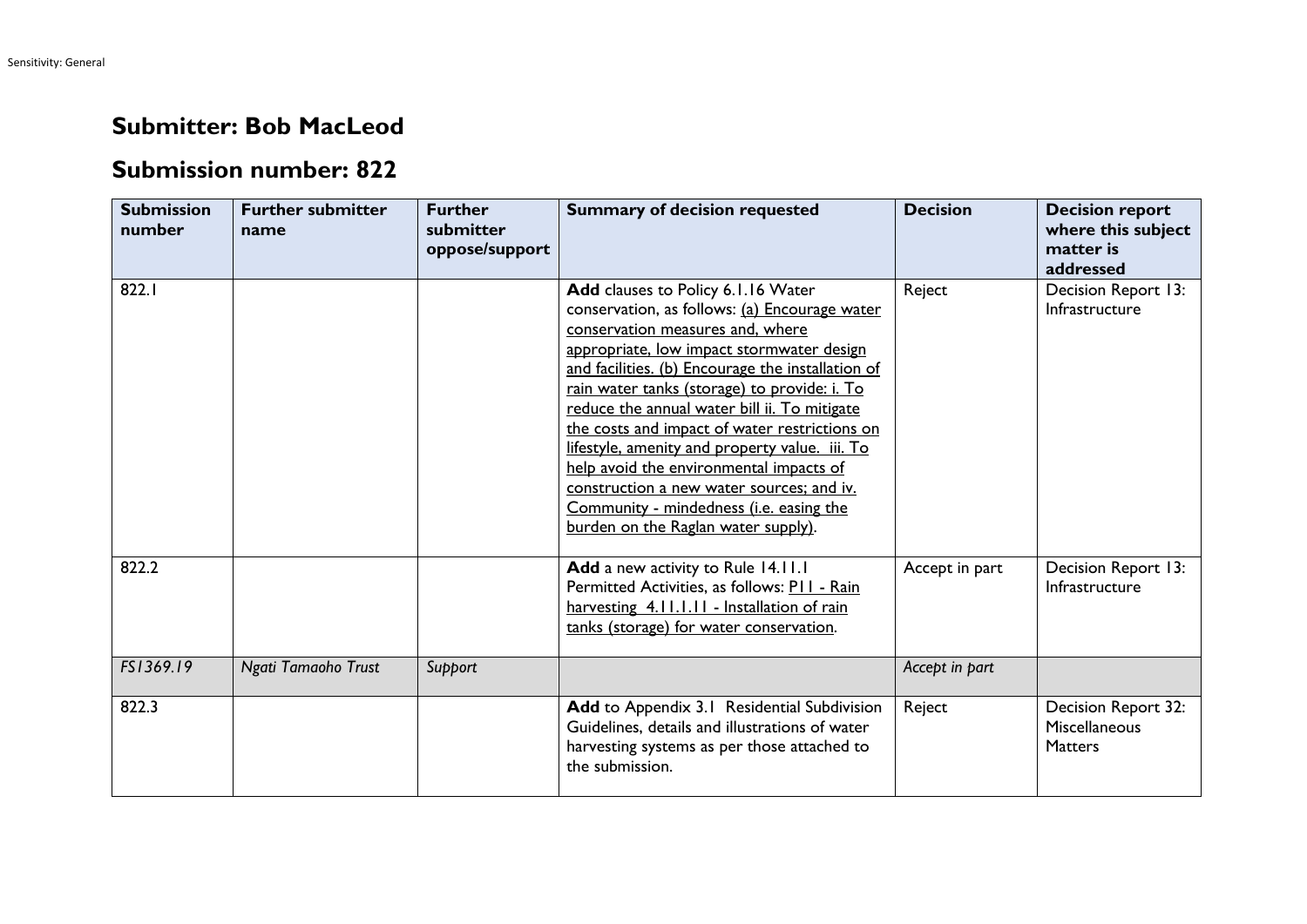| <b>Submission</b><br>number | <b>Further submitter</b><br>name                           | <b>Further</b><br>submitter<br>oppose/support | <b>Summary of decision requested</b>                                                                                                                                                                                                                                                                                                                                                                                                                                                                                                                                                                                                                                                                                                                                                                                                                 | <b>Decision</b> | <b>Decision report</b><br>where this subject<br>matter is<br>addressed |
|-----------------------------|------------------------------------------------------------|-----------------------------------------------|------------------------------------------------------------------------------------------------------------------------------------------------------------------------------------------------------------------------------------------------------------------------------------------------------------------------------------------------------------------------------------------------------------------------------------------------------------------------------------------------------------------------------------------------------------------------------------------------------------------------------------------------------------------------------------------------------------------------------------------------------------------------------------------------------------------------------------------------------|-----------------|------------------------------------------------------------------------|
| FS1387.1304                 | Mercury NZ Limited                                         | Oppose                                        |                                                                                                                                                                                                                                                                                                                                                                                                                                                                                                                                                                                                                                                                                                                                                                                                                                                      | Accept          |                                                                        |
| 822.4                       |                                                            |                                               | Amend Objective 4.1.1(a) Objective -<br>Strategic, as follows: (a) Liveable, thriving and<br>connected communities that are sustainable,<br>affordable, efficient and co-ordinated.                                                                                                                                                                                                                                                                                                                                                                                                                                                                                                                                                                                                                                                                  | Reject          | Decision Report 5:<br><b>Strategic Directions</b>                      |
| FS1276.9                    | Whaingaroa<br><b>Environmental Defence</b><br>Inc. Society | Support                                       |                                                                                                                                                                                                                                                                                                                                                                                                                                                                                                                                                                                                                                                                                                                                                                                                                                                      | Reject          |                                                                        |
| FS1387.1305                 | Mercury NZ Limited                                         | Oppose                                        |                                                                                                                                                                                                                                                                                                                                                                                                                                                                                                                                                                                                                                                                                                                                                                                                                                                      | Accept          |                                                                        |
| 822.5                       |                                                            |                                               | Add a new objective and policies to Section<br>4.2 Residential Zone, as follows: Objective:<br>To provide for a range of opportunities for<br>affordable housing that enables low and<br>moderate income people to live in the district<br>in accommodation that suits their needs.<br>Policies: 1) Enable affordable housing by<br>allowing residential densities that make<br>economical and best use of available land in<br>existing residential areas. 2) New housing<br>developments will include affordable housing<br>as part of the development plan. 3) Allow<br>access for developers of affordable housing to<br>lower cost structure of consent and<br>regulation requirements. 4) Encourage multi-<br>unit residential developments subject to<br>appropriate safeguards to amenities and the<br>environment. 5) Take into account the | Reject          | Decision Report 14:<br><b>Residential Zone</b>                         |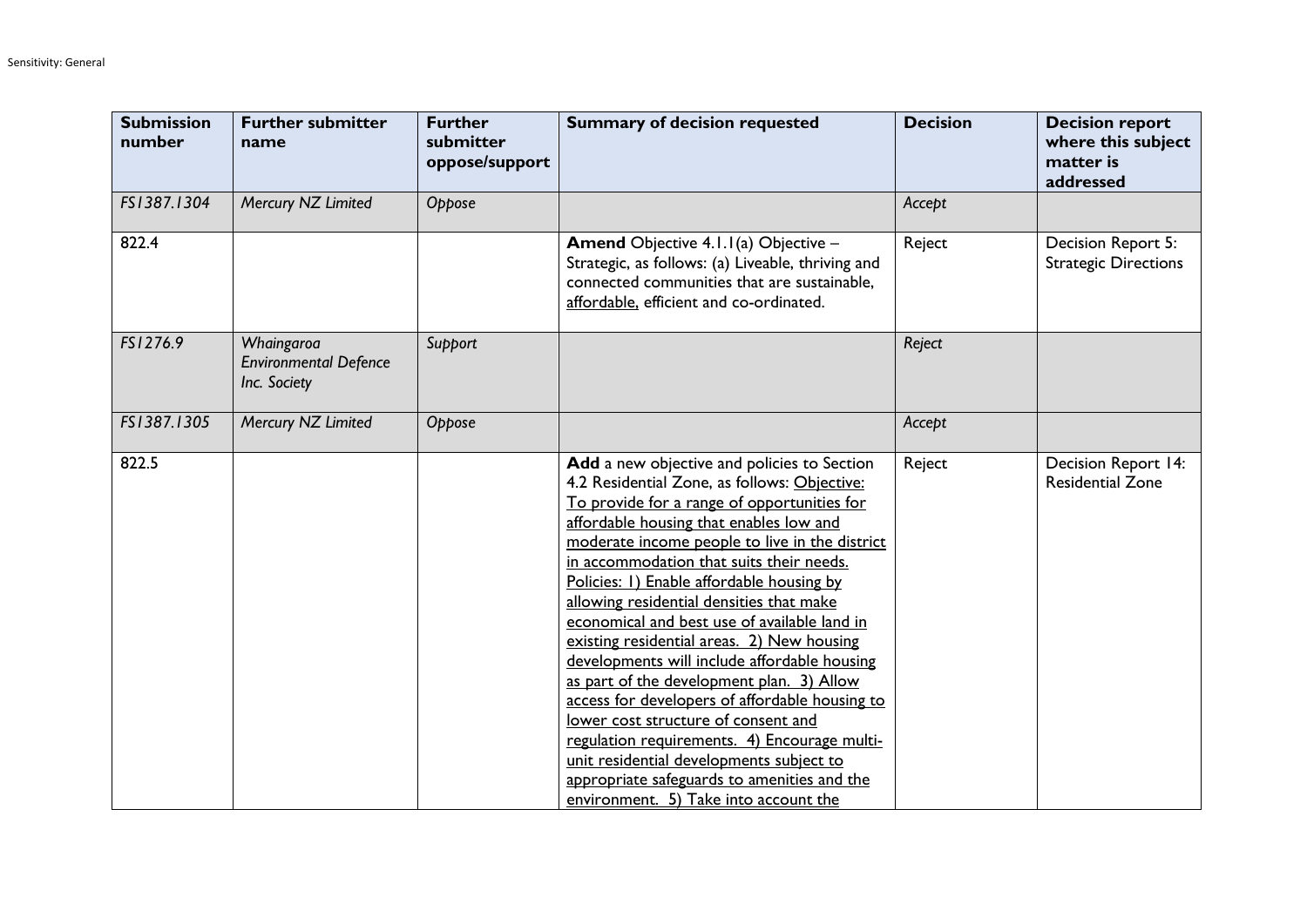| <b>Submission</b><br>number | <b>Further submitter</b><br>name                           | <b>Further</b><br>submitter<br>oppose/support | <b>Summary of decision requested</b>                                                                                                                                                                                                                                                                                                                                                                                                                                                                                                                                                                               | <b>Decision</b> | <b>Decision report</b><br>where this subject<br>matter is<br>addressed                 |
|-----------------------------|------------------------------------------------------------|-----------------------------------------------|--------------------------------------------------------------------------------------------------------------------------------------------------------------------------------------------------------------------------------------------------------------------------------------------------------------------------------------------------------------------------------------------------------------------------------------------------------------------------------------------------------------------------------------------------------------------------------------------------------------------|-----------------|----------------------------------------------------------------------------------------|
|                             |                                                            |                                               | positive effects for the community of<br>affordable housing when assessing resource<br>consent applications.                                                                                                                                                                                                                                                                                                                                                                                                                                                                                                       |                 |                                                                                        |
| FS1276.16                   | Whaingaroa<br><b>Environmental Defence</b><br>Inc. Society | Support                                       |                                                                                                                                                                                                                                                                                                                                                                                                                                                                                                                                                                                                                    | Reject          | Decision Report 14:<br><b>Residential Zone</b>                                         |
| FS1377.277                  | Havelock Village Limited                                   | Support                                       |                                                                                                                                                                                                                                                                                                                                                                                                                                                                                                                                                                                                                    | Reject          | Decision Report 14:<br><b>Residential Zone</b>                                         |
| FS1387.1306                 | Mercury NZ Limited                                         | Oppose                                        |                                                                                                                                                                                                                                                                                                                                                                                                                                                                                                                                                                                                                    | Accept          | Decision Report 14:<br><b>Residential Zone</b>                                         |
| 822.6                       |                                                            |                                               | Amend Policy 4.1.18(iii) Raglan, as follows:<br>(a) Raglan is developed to ensure:  (iii)<br>Rangitahi is the only area that providers for<br>the mediumfuture growth and is will provide<br>for medium term growth above the multiple<br>median of affordability for Raglan.<br>Developments that propose affordable<br>housing to cater for the quartiles below the<br>multiple median and that are developed in a<br>manner that connects to the existing town<br>and maintains and enhances the natural<br>environment will be considered as a<br>preferred option for additional green fields<br>development. | Reject          | Decision Report 5:<br><b>Strategic Directions</b><br>and Decision Report<br>19: Raglan |
| FS1276.13                   | Whaingaroa<br><b>Environmental Defence</b><br>Inc. Society | Oppose                                        |                                                                                                                                                                                                                                                                                                                                                                                                                                                                                                                                                                                                                    | Accept          |                                                                                        |